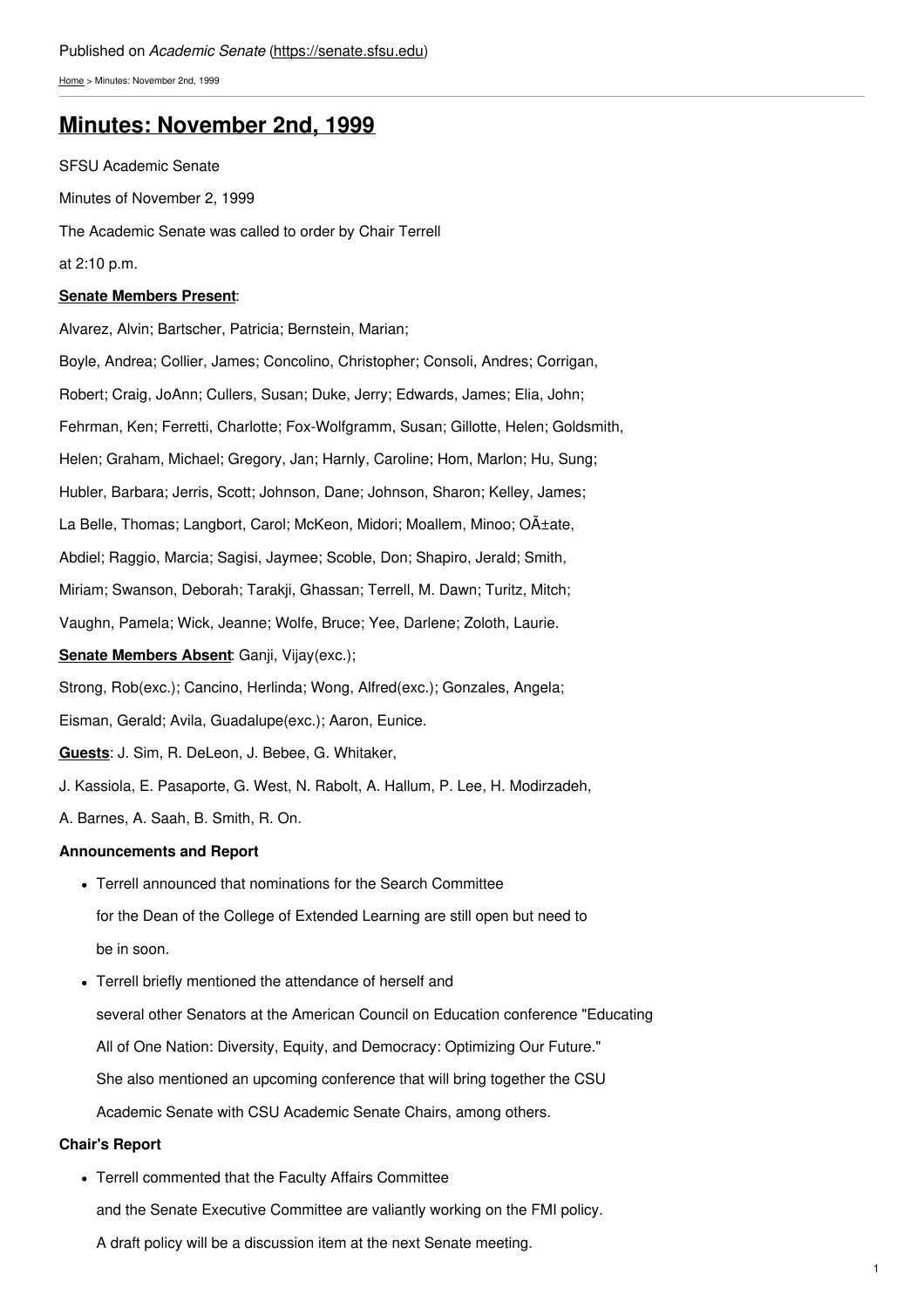#### **Agenda Item #1 - Approval of the Agenda for November**

2, 1999

As there were no additions or corrections, the agenda was

# **approved as printed.**

**Agenda Item #2 - Approval of the Minutes for October**

19, 1999

As there were no additions or corrections, the minutes were

# **approved as printed.**

# **Agenda Item #3 - Report from Pamela Vaughn, Chair - Programs**

#### for AsiloCampus 2000 Retreat

Pamela Vaughn, Chair of the Program Committee for the AsiloCampus 2000 Retreat, reported that the committee has come to a consensus on the format for the retreat: two days of workshops with a keynote speaker each day and one day of special meetings. There will be a limited focus for the workshops: meeting the challenges close to home in our changing relationships with our students and meeting the challenges in higher education more broadly. The committee is especially interested in interdisciplinary workshops--for example, bringing together advisors, staff, and faculty to discuss implementation of new advising or assessment plans. The hope is that workshops will be truly interactive and solution rather than problem oriented. Workshops on coping with our changing physical and emotional demands are also encouraged--serious workshops combined with time for play. On the morning of the third day, there will be time for special interest meetings (e.g., a chairs' meeting). This will be followed by a closing session and reception. Vaughn closed by encouraging all Senators to take the initiative in promoting these faculty development days: reach out, share ideas, and rejuvenate ourselves for the semester ahead.

# **Agenda Item #4 - Proposed Changes to the Bachelor of**

Arts Program in Political Science

**Chair Terrell** prefaced these proposed changes by explaining why the Senate was taking this up for a second time: the version passed last Senate meeting was not the version approved by the Curriculum Review and Approval Committee (CRAC). **John Elia,** speaking on behalf of CRAC Chair Alfred Wong, introduced the proposed changes. **Richard DeLeon, Chair of Political** Science, addressed the difference between the two versions: the theory course

was changed from an upper division 4 unit course to a lower division 3 unit course, which provides better articulation with equivalent courses in the community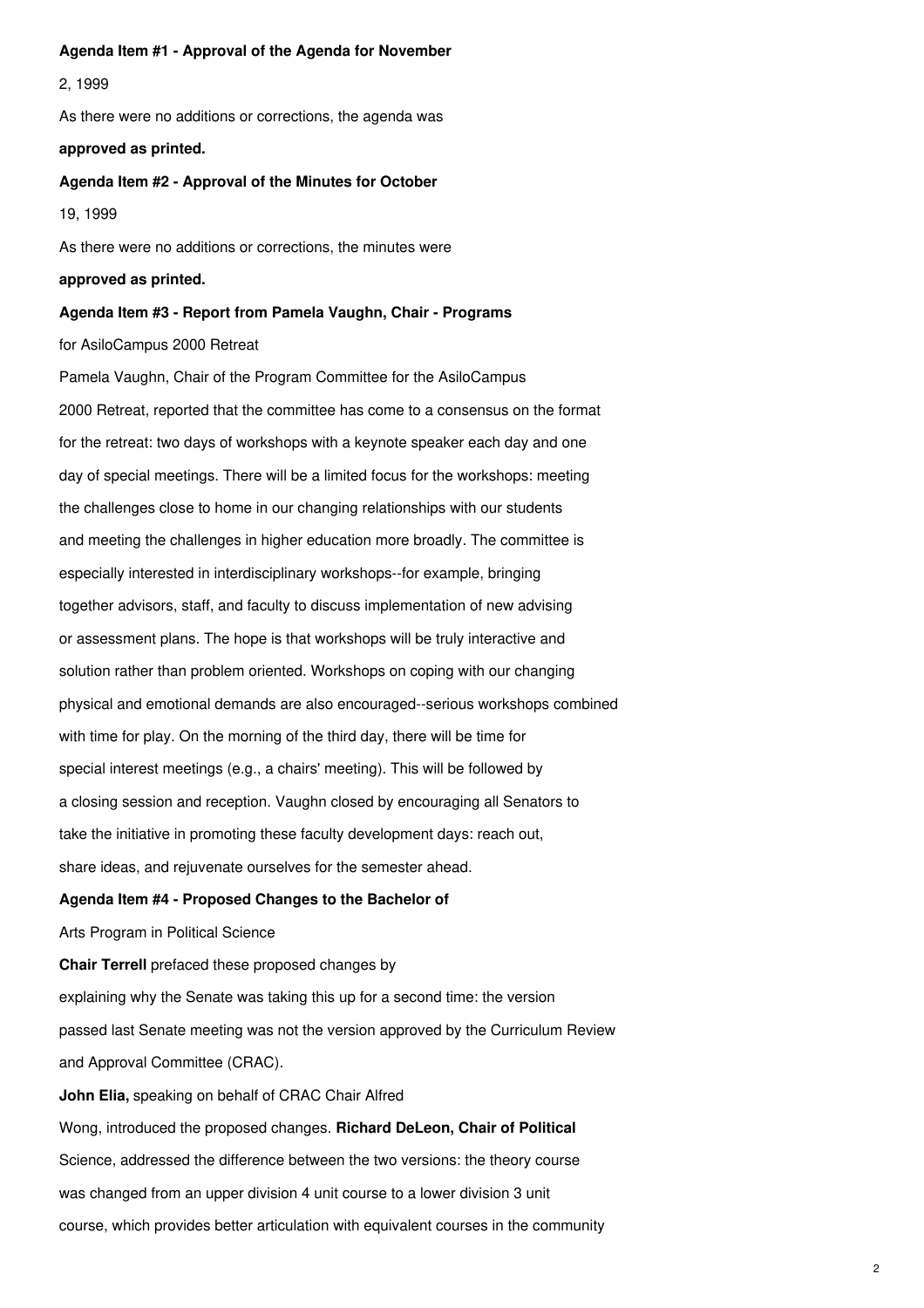#### colleges.

**Darlene Yee** asked whether there will be resources to maintain courses dropped from the core as elective courses for non-majors. DeLeon agreed that this is a problem in general with a shrinking faculty. He added that the Department has addressed this in terms of overall program goals; they decided this solution was the best use of resources, and PLSI 100 will be offered as a GE course at least once a year.

**M/S/P/ (Duke, Fehrman)** to **second reading.**

# **M/S/P (Goldsmith, Oñate)** to **close debate.**

The vote was taken and the proposal was**approved unanimously.**

## **Agenda Item #5 - Proposed Minor in Hospitality Management**

**Elia** introduced this consent item from CRAC. The

new minor is designed to provide undergraduates focused exposure to a particular area of business practice, Hospitality Management, rather than the broad exposure of the General Business Minor. A minor in Hospitality Management provides the non-business majors with some of the professional and technical skills needed for the hospitality industry or serves as an alternative to a double major for business majors wishing expertise in a second field.

**Abdiel O** $\tilde{A}$  **tate** asked for further information

on the general orientation of the degree. **Janet Sim, Chair of Hospitality** Management, explained that there are 8 business minors but there has never been one in this field. There is growing interest and an increased demand for students in the industry. The program is interdisciplinary and uses existing courses.

## **M/S/P (Duke, Fehrman)** to **second reading.**

**Yee** asked why Accounting 100 & 101 is not just an option rather than a substitution, and why there is a discrepancy between the 21 unit minimum for a minor and the 24 here. Sim answered that they are following the pattern of all the other business minors on both counts.

**Helen Goldsmith** asked about the phrase "prerequisites may be enforced." Sim replied that there are some classes that have strict prerequisites.

Yee followed up that it's possible that the minor would be more than 24 units.

Sim explained that an advisor can help students select so that it stays at 24.

**Bruce Wolfe** asked about the conditions of taking prerequisites or not.

Sim answered that the prerequisites are specified in the bulletin but that information

is here since some non-majors might have to take more than 24 units, although

there are enough choices to avoid that. Goldsmith suggested some kind of notation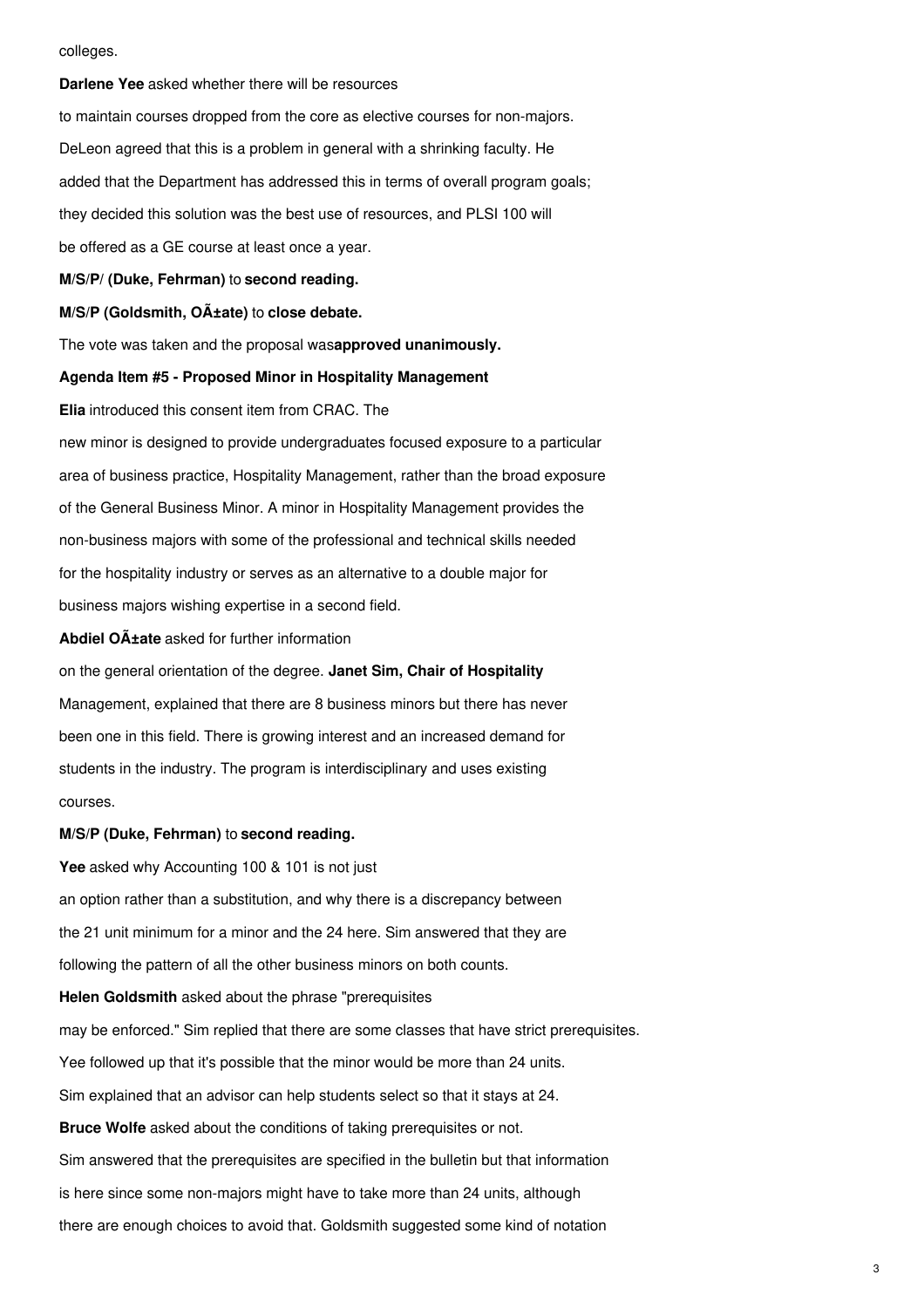in the bulletin copy that says that certain courses have certain prerequisites.

**M/S/P (Ferhman, Duke)** to **close debate.**

The vote was taken and the**proposal was approved.**

# **Agenda Item #6 - Proposed Bachelor of Science Degree**

in Apparel and Interior Design

**Elia** introduced this consent item from CRAC that

comes from the faculty of the Department of Consumer and Family Studies/Dietetics. Currently, the apparel and interior design subject matter is offered in two separate concentrations under the B.A. in the Family and Consumer Sciences (FCS) degree in the Department of Consumer and Family Studies/Dietetics. Under this proposal, the clothing/textile and interior design/housing concentrations will be removed from the current B.A. degree in Family and Consumer Sciences and become a degree in Apparel and Interior Design. This follows the nationwide trend to combine apparel and interior design subject matter.

**Christopher Concolino** asked what the change from

B.A. to B.S. means. **Nancy Rabolt, Chair of Consumer and Family Studies/Dietetics,** explained that our faculty felt that this is a professional degree with an industry

orientation, and the students prefer that it be a B.S. There is no plan to increase

the units at the moment. **Wolfe** asked what distinguishes a B.A. from a

B.S. Rabolt replied that she understands it to be based on number of units and

whether the degree is more liberal arts or more professional.

**Yee** asked about consultation with the College of

Arts and Industry and removing the two concentrations from the B.A. in Family

and Consumer Science. Rabolt replied that there has been extensive consultation

at all levels; she explained that the concentrations would just go from one

degree to the other. The main difference is in the core with a change from a

family orientation to an industry orientation.

**Laurie Zoloth** asked about rationale for the new trend.

Rabolt explained that she looked through the directory of the international textile/apparel association and found 15 or more colleges that are combining these concepts. There are a lot of similarities for these fields, and it is both industry-oriented and pedagogically driven.

# **M/S/P (Duke, Hom)** to **second reading.**

**Goldsmith** raised a concern about the B.A. versus

B.S., suggesting that sounding better does not seem good enough justification.

**Midori McKeon** asked if we could be provided with

a table that listed all the required and elective courses in order to take a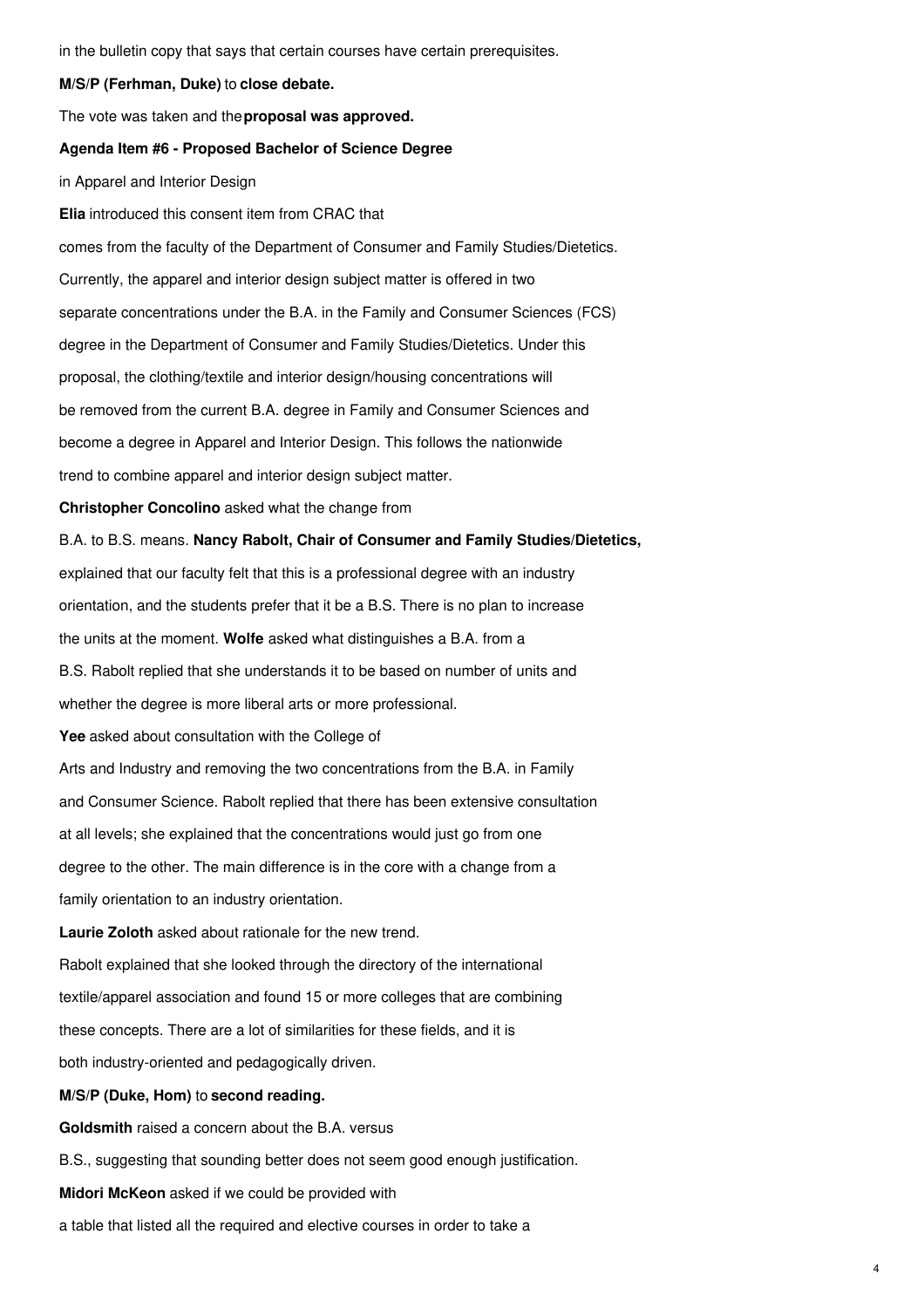look at the changes more concretely. **Gail Whitaker, Associate Vice President** for Academic Program Development, explained where we are in the process: this is a master plan projection; the actual courses and units come later in the implementation plan. **Wolfe** commented that it sounds like the cart is being put before the horse, and he would like to see a student pulse survey on this, whether students really are interested in taking more units to get this degree. Rabolt responded that they did an extensive survey, and the response was overwhelmingly positive. We did not ask them about increasing units because there is no plan for that.

**Andres Consoli** asked about the timeline, specifically,

with plans for Fall 2001, what will happen to students who come in Fall 2000? Rabolt replied that students will have the option to do the requirements of the old or new program. She added that the only differences are to the core classes.

**Marlon Hom** reiterated that this is a master plan projection, so we should be looking at the principles behind the proposal in such a way that we know that we will have a second chance to look at specific proposals. He added that from the point of view of Asian American Studies, this department is making excellent revisions based on our urban university mission, guaranteeing students employment in a larger sphere.

#### **M/S/P (Edwards, Fehrman)** to **close debate.**

The vote was taken and the**proposal was approved.**

#### **Agenda Item #7 - Proposed Revisions to the Bachelor of**

Arts Degree in Dance

**Elia** introduced the revisions to the content of the undergraduate core in the B.A. in Dance. Specific changes include removing Dance 306, Dance 431, and Dance 399, and adding the option of one of two courses, Theatre Arts 315 or Dance 262, to the core courses. **Sung Hu** wanted to make sure that we are voting for establishment of the new core program and not on the elimination of concentrations. **Jerry Duke, Chair of Dance,** explained that this is true; if this is approved, we will have four concentrations. EPC will be looking at discontinuance. Duke explained further that this revision came about through a number of factors: program review, reduction in one full-time faculty, difficulty of scheduling for three different concentrations, and a student survey.

#### **M/S/P (Edwards, Fehrman)** to **second reading.**

**McKeon** asked Duke about replacing the full-time faculty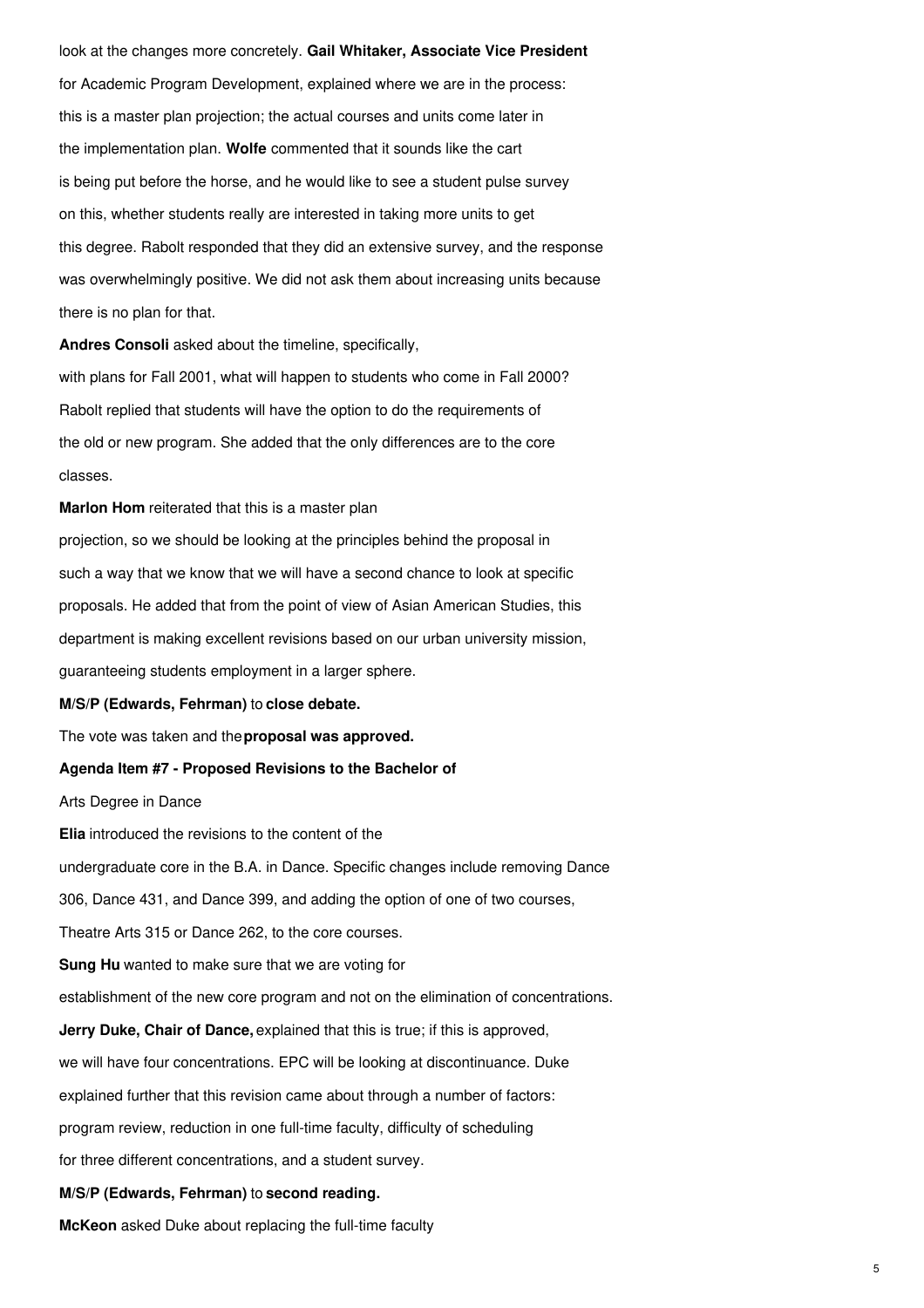member and cutting the curriculum. Duke added that we are not dropping any classes in this process. We lost one full-time faculty member due to resignation but have not asked for a replacement; the part-time faculty seem to be working out better.

## **M/S/P (Edwards, Kelley)** to **close debate.**

The vote was taken and the proposal was**approved unanimously.**

# **Agenda Item #8 - Proposed Minor in World Music and Dance**

**Elia** introduced the following consent item from CRAC: changes to the minor program in the College of Creative Arts currently entitled "Minor in Non-Western/Cross-Cultural Musical Arts." The proposed new minor in World Music and Dance provides educational resources for those students interested in global perspectives of music and dance for varying careers as well as personal enrichment.

## **M/S/P (Duke, Edwards)** to **second reading.**

**Wolfe** asked if the electives will be expanded as time goes on. Duke replied that the future of this will be to expand, but we are trying to get it on the books now to work with the things available to it. **Hom** asked for clarification on the change of title from "non-western/cross-cultural" to "world." Duke answered that they did not want to use "non-western." **James Edwards** added that this was a CRAC concern as well and that it was explained that this term identifies a body of study that is interdisciplinary and includes all dance throughout the world. **Goldsmith** asked why the 1 unit Gamelan Ensemble was required. Edwards answered that it is in there because it is a form of music instruction that anyone can pick up and understand-- beginning rhythm and beginning spirituality of world music. **Zoloth** added that world music does not speak to any one world but is a specific title of a sub-discipline of music referring to interdisciplinary fusion of musical styles with applications in other disciplines. It is not a geographical identifier but identifies the interdisciplinary nature of the fusion--the kind of music that deliberately takes elements from different cultures and puts them together in interdisciplinary performance. **Terrell** recapped the questions for**Patricia Lee,** Chair of Music: the name change and MUS 387. Patricia Lee replied that the non-western/cross-cultural minor is moribund. She added that a new faculty member

arrived who is very interested in this area and developed something with dance that would be attractive to students and would provide a broader sense of artistic involvement in other cultures. Lee also commented that the gamelan is one instrument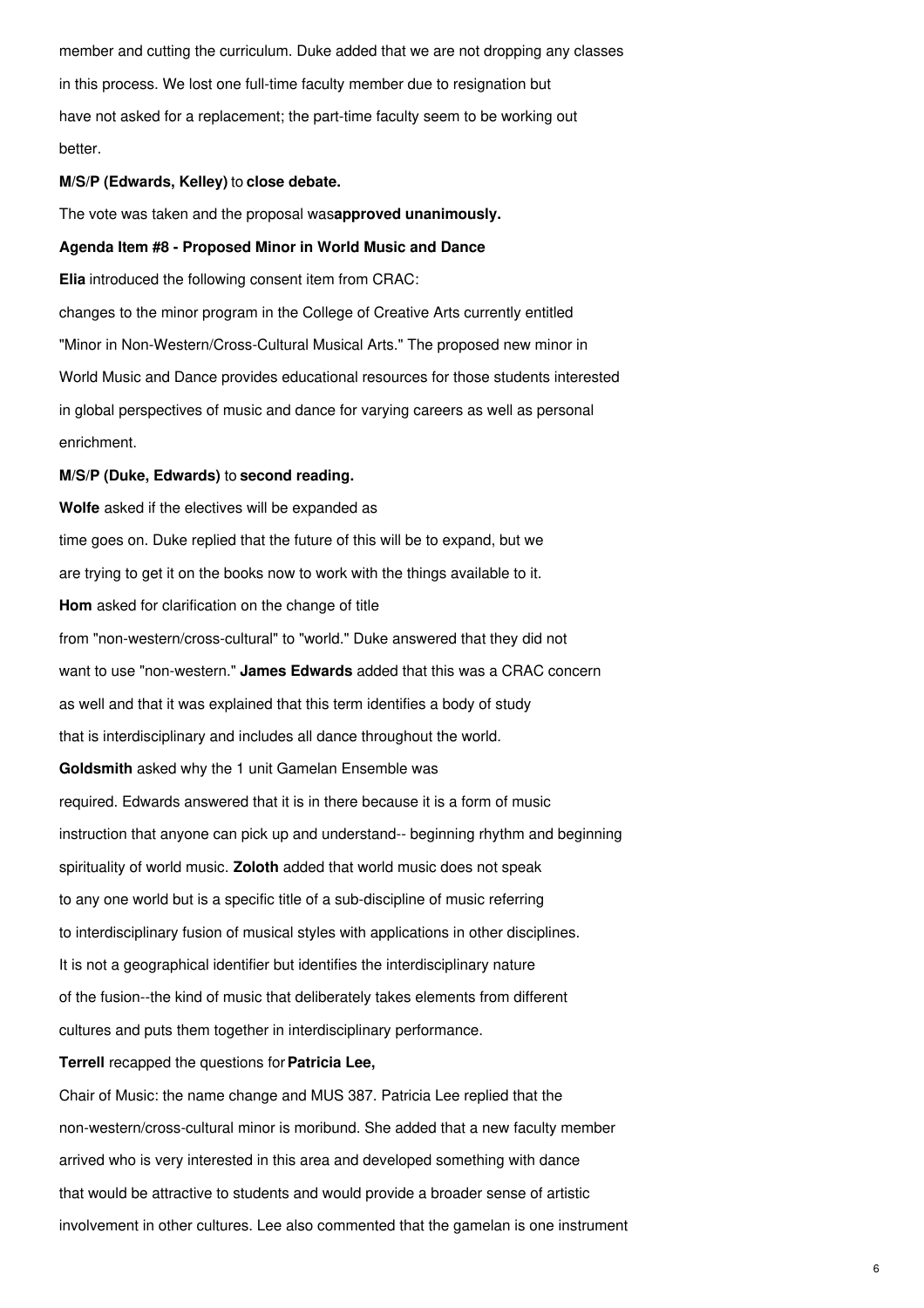or ensemble that does not require prior study; the experience of playing as an ensemble is very important, and the gamelan can also involve dance. Goldsmith asked if neither music nor dance majors can minor in this. Duke said that dance majors would be able to major in dance and minor in world music and dance, but Lee stated that music students would not be able to minor in this.

**JoAnn Craig** asked why "world" rather than "global"

or "cross-cultural." Lee answered that it seems to be something that people understand that is simple and suggests something other than looking just at western music.

#### **M/S/P (Edwards, Fehrman)** to **close debate.**

The vote was taken and the**proposal was approved.**

## **Agenda Item #9 - Proposed Revisions to A.S. Policy #F93-133**

Procedures for Faculty Participation in the Academic Program Review Process

## **The Chair of the Academic Program Review Committee, Jerry**

Duke, introduced this consent item from the committee: the old policy was not being followed; this revision more accurately reflects what actually goes on in the committee.

# **M/S/P (Ferhman, Wolfe)** to **second reading.**

**McKeon** asked about crossing out 1 faculty member from each school under review. Duke answered that, one, we look at up to four different colleges in a given semester, and, two, there is no real advantage to college representation. **Miriam Smith** added that could represent a conflict of interest to have someone on the committee reviewing their own program. **Helen Gillotte** spoke from the perspective of having sat on the committee for five years, stating that she was able to give a lot of input when her department was up for review, but she was not assigned that review to write up. She did raise a concern about crossing out school representation, asking if this had been crossed out because they cannot get representatives. Duke replied that it was not the reason, reiterating that school representation really would not benefit the program, for the same questions would be raised one way or another. Gillotte added that persons from the school are also there for manpower and assistance. Duke replied that we are not reducing manpower. **Jeanne Wick** asked about assuring that the College has opportunity to respond. Duke responded that this is part of the process, and that the APRC report is only one part of the whole process that is sent up to Academic Affairs.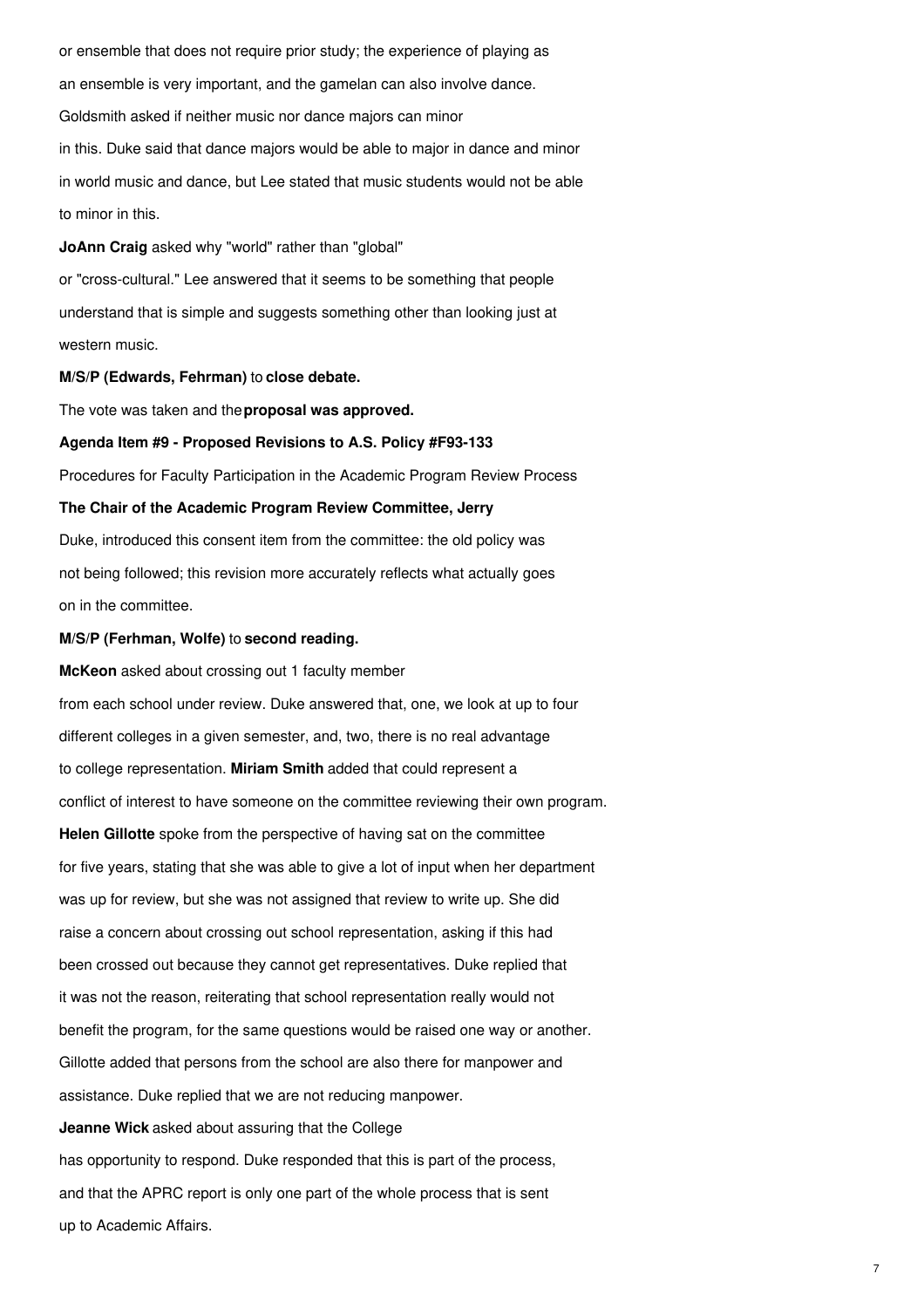#### **Jaymee Sagisi** asked if the new committee would have

students on it, suggesting that they should. Duke responded that there are not students on the committee, and there were not in the previous policy. **Marcia** Raggio commented that the self-report that colleges and departments do includes extensive student input, as does the work of the external reviewers. **Deborah** Swanson reiterated that there is a whole section that is nothing but student concerns. **Wolfe** commented that surveying is distinct from having a student at the level where the decision is made. This is not a specific faculty issue that should exclude students in the decision-making process. Duke replied that APRC is not a decision-making committee but an evaluative committee, but he is open to, albeit cautious about, a student representative on the committee. **Whitaker** commented on the issue of special members from colleges under review. We are completing the fourth cycle of review and beginning the fifth cycle. This issue harks back to the third cycle of review where we did departments and then colleges as a whole, which we do not do any more. Having a person on APRC from a program under review is neither an advantage or disadvantage. Designating persons from programs under review might cause logistical problems, and it is not quite under the context for which it was originally designated.

**Edwards** returned to student representation on the

committee, suggesting it would provide a refreshing, enjoyable point of view. Swanson seconded support for student representation: having a student to look out for student interests makes sense for this committee. Raggio commented that she is unsure what it would add. **Hom** added that all Senate meetings including committee meetings are supposed to be open. When there is a program review from a particular department, it just has to be announced. Sagisi commented further that students not being from the department is not any different than the faculty members on the committee. Swanson responded to Raggio's comment, echoing Sagisi that we evaluate programs about which we know little, so students would not be to any greater disadvantage than we are, and would be especially helpful on items having to do with their academic life, like access to courses and advising.

# **M/S/P (Sagisi, Edwards) move to amend the motion to add**

a student to the Academic Program Review Committee. Sagisi commented that having a student sitting on the committee is a different and important commitment than just having meetings open. Edwards commented that this is a hard-working committee, and we should welcome a student there; it is a wonderful opportunity to invite students into the decision-making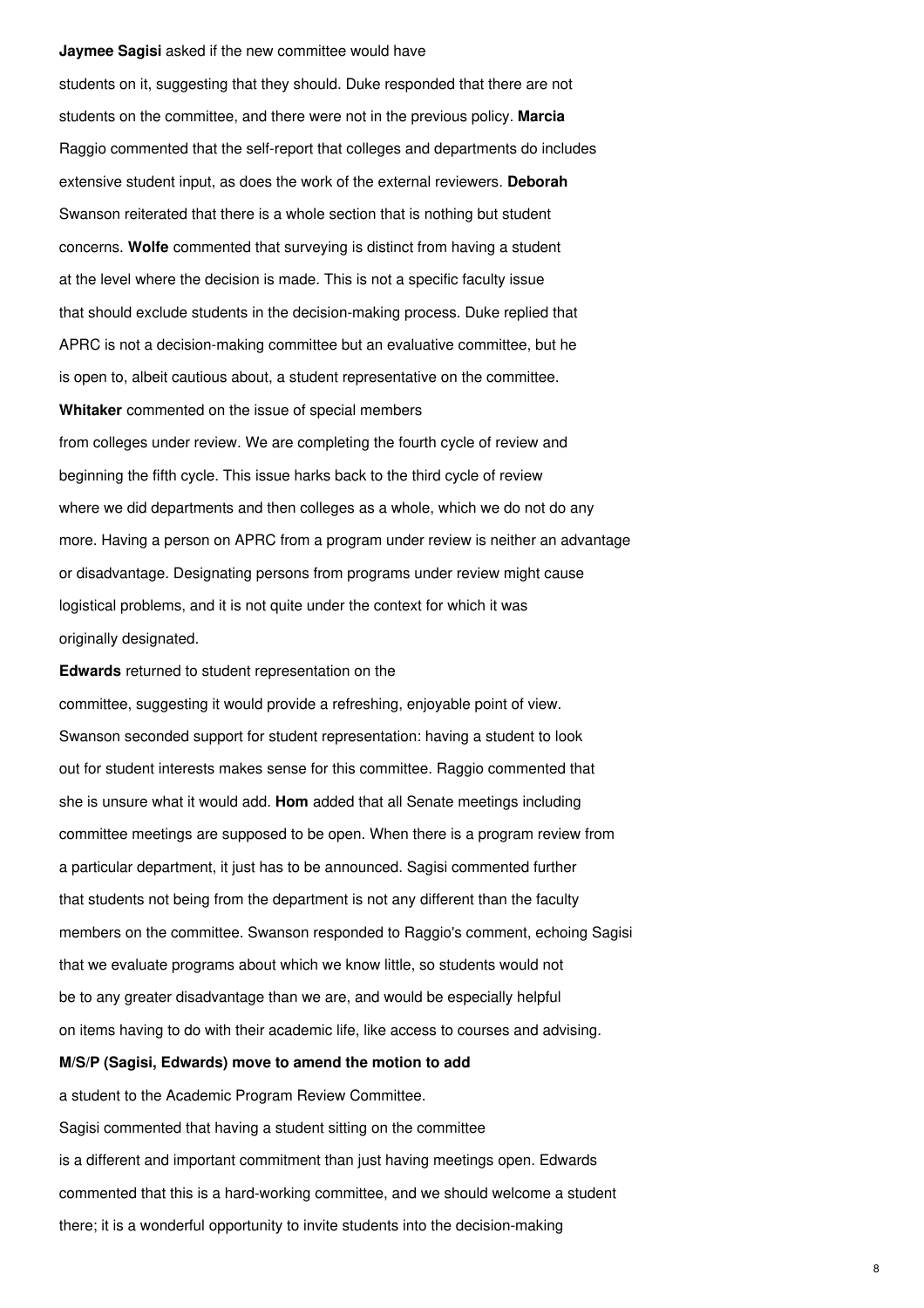or report-writing or memo-engagement that we go through. **Jan Gregory** encouraged us all to support this, given how we so often mourn the absence of students on standing committees. Duke reiterated that he has no problem with a student being on the committee but suggested having one oversee the work for a semester before deciding since it may be a problem to find one who will attend regularly. **Fehrman** supported the fact that students should be on all committees, but wondered who will appoint and how we will make them come. Miriam Smith agreed with Duke that we should open it up for a student on an experimental basis before amending the policy.

Hom suggested caution in terms of the ideal versus reality since APRC is a working committee: can the student afford to spend that amount of time and share the responsibility and same charge as the rest of the faculty members. Swanson reminded us that what we have before us is a policy not reality--what we would like in principle to be true in terms of membership and the way things work. She added that it is her understanding that when you create a policy like this and a student does not show up that would not change what is in the policy, which recognizes the valuable role a student should play in the work of the committee. She concluded by suggesting we put forward that we want a student be a part of the membership, at least making it part of the official charge. As there was a time certain for the following agenda item, debate on this item was temporarily suspended. This item will be returned to at the next Senate meeting.

#### **Agenda Item #10 - Proposed Revisions to A.S. Policy #S89-160**

University Policy on Temporary Faculty

#### **Marlon Hom, Chair of the Faculty Affairs Committee,**

introduced this consent item from the committee, with the following rationale: it brings the language of the policy into compliance with the current Collective Bargaining Agreement (CBA), and it responds, where appropriate, to the recommendations of the Ad-Hoc Committee on Lecturers, as well as to the comments from Senators when this was brought up as a discussion item. This policy can be very controversial with its legal implications, but FAC and the Senate Executive Committee have worked on this in good faith to establish a policy that protects temporary faculty welfare and reduces chaos in the appointment and reappointment process. **Gregory** suggested that this not be sent to second reading today so that people know what they are voting for and also because she has a couple of non-substantive changes. She also asked that Hom pinpoint those parts that are part of the CBA and not subject to change. Hom responded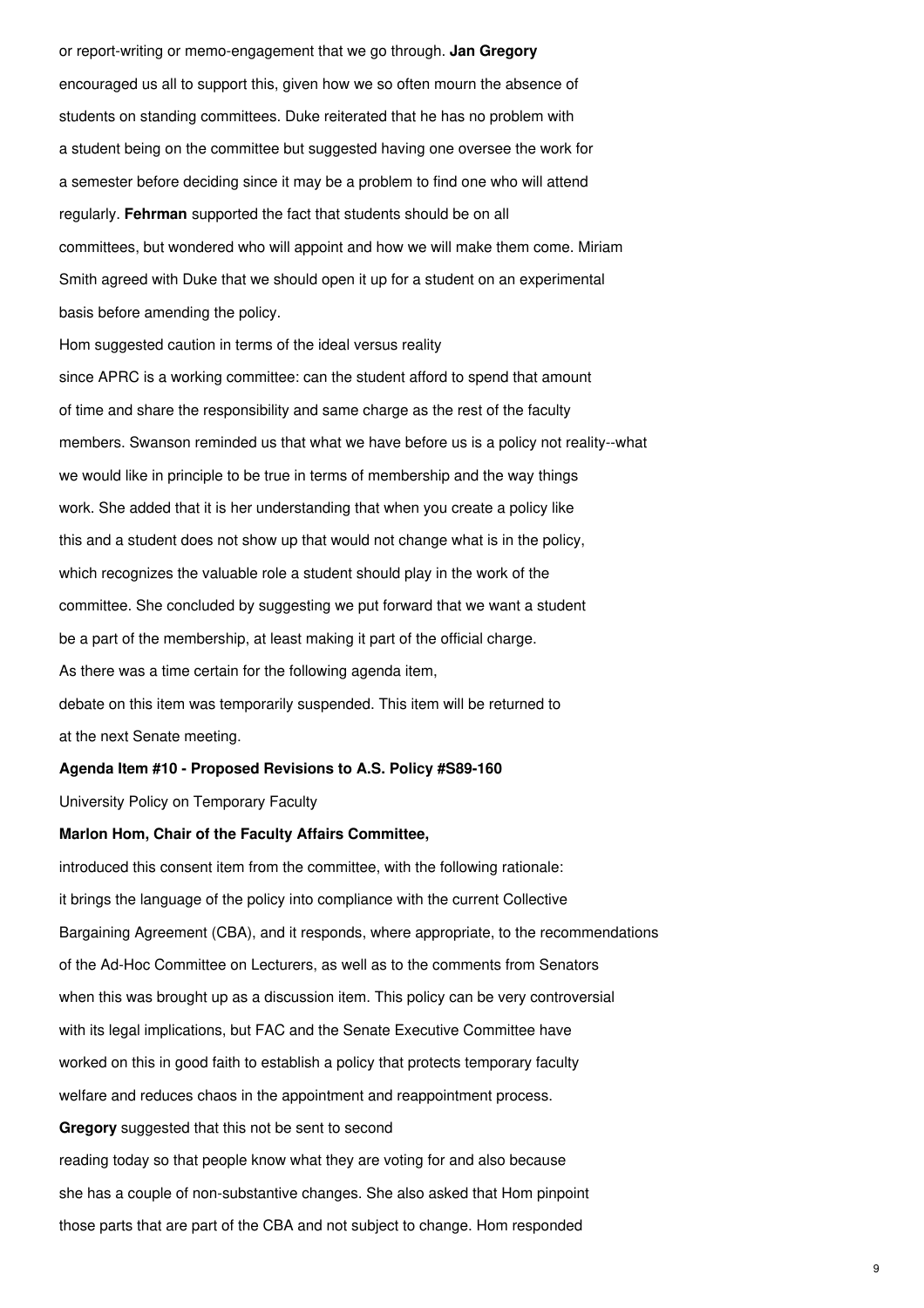that most of that is in italics; he added that there is still a window of opportunity for language changes because the President can change this after it has been dealt with by the Senate.

Gregory asked if we can agree that phrases like "appointments being made on the basis of (program) needs and service to the university" are editorial. Hom was open to this. **Marian Bernstein** suggested that there are quite a number of problems and that these should be dealt with now: for example, compare "the faculty on leave or to fill a temporary curricular need" with "to fill a basic curricular need."

**OA<sub>tate</sub>** praised the committee for the hard work

on this delicate topic but wondered more broadly how we feel about the notion of basic curricular needs being filled by lecturers. Hom commented that there are programs that don't have enough resources to hire full-time, tenure-track faculty, which leads to the reality of temporary faculty teaching basic curricular needs for the program. Gregory spoke from the perspective of Chair of the Ad-Hoc Committee on Lecturers, first clarifying that she did not think there were lots of problems in this policy, but adding that the broader questions are important. Looking specifically at the two lines in the second paragraph, she commented that they reflect something with which the committee struggled for two years, which has to do with the ways in which temporary faculty serve the university in fact. There are many "temporary" faculty who have been here longer than most people consider "temporary"; there are a number hired to replace those on leave. The committee's concern was to make the university a more user-friendly place for both groups, but the attempt was not to perpetuate exploitation. She reiterated her suggestion that we return in second reading when we are less rushed.

**Kelley** supported Jan's basic position but asked why we are doing this, suggesting that with so much from the CBA, we'll just have to change with a new one. It might be better to pick out of the policy those things that are not related to the CBA and vote on those. Hom replied that this is precisely the crossroads of shared governance. It's true that this policy will be changed with a new CBA, and he hopes that the Senate will keep pace with what's going on and that our interests will be recognized.

**Gerald West** asked about the meaning of service. Hom responded that teaching one semester per year is counted as one year of service. West asked further about the definition of "service," wondering if it only means teaching in a department or working for the university in another service. Hom pointed to p. 3, lines 1-2, explaining that if it is non-instructional, externally-funded,